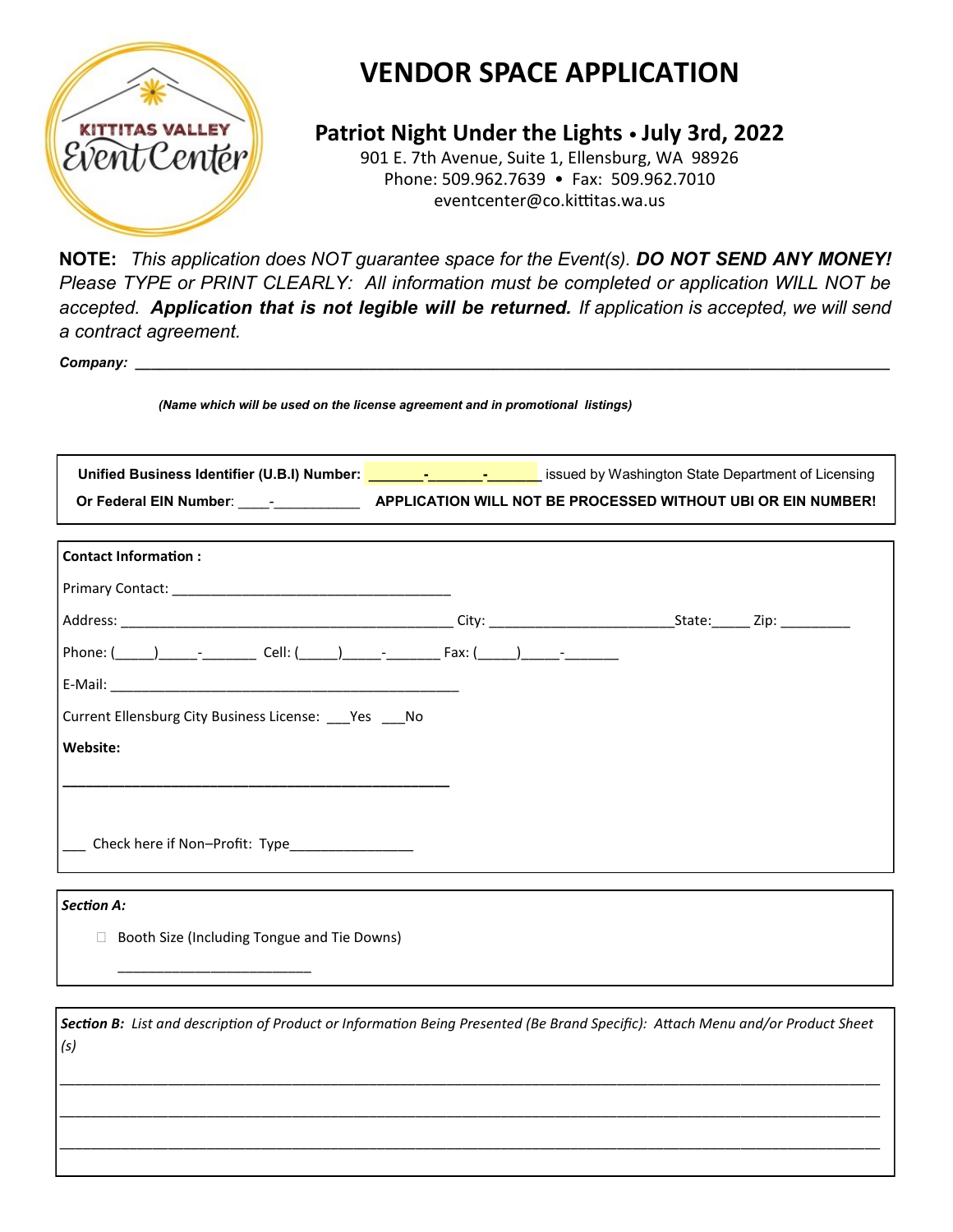

# **VENDOR SPACE APPLICATION**

**Patriot Night Under the Lights** • **July 3rd, 2022**

901 E. 7th Avenue, Suite 1, Ellensburg, WA 98926 Phone: 509.962.7639 • Fax: 509.962.7010 [eventcenter@co.kittitas.wa.us](mailto:fairvendors@co.kittitas.wa.us?subject=2016%20Vendor%20Space%20Applicaiton) 

# **Food Concessionaire Vendors Fees:**



Booth/Truck: \$100.00

For more information call the office at 509-962-7639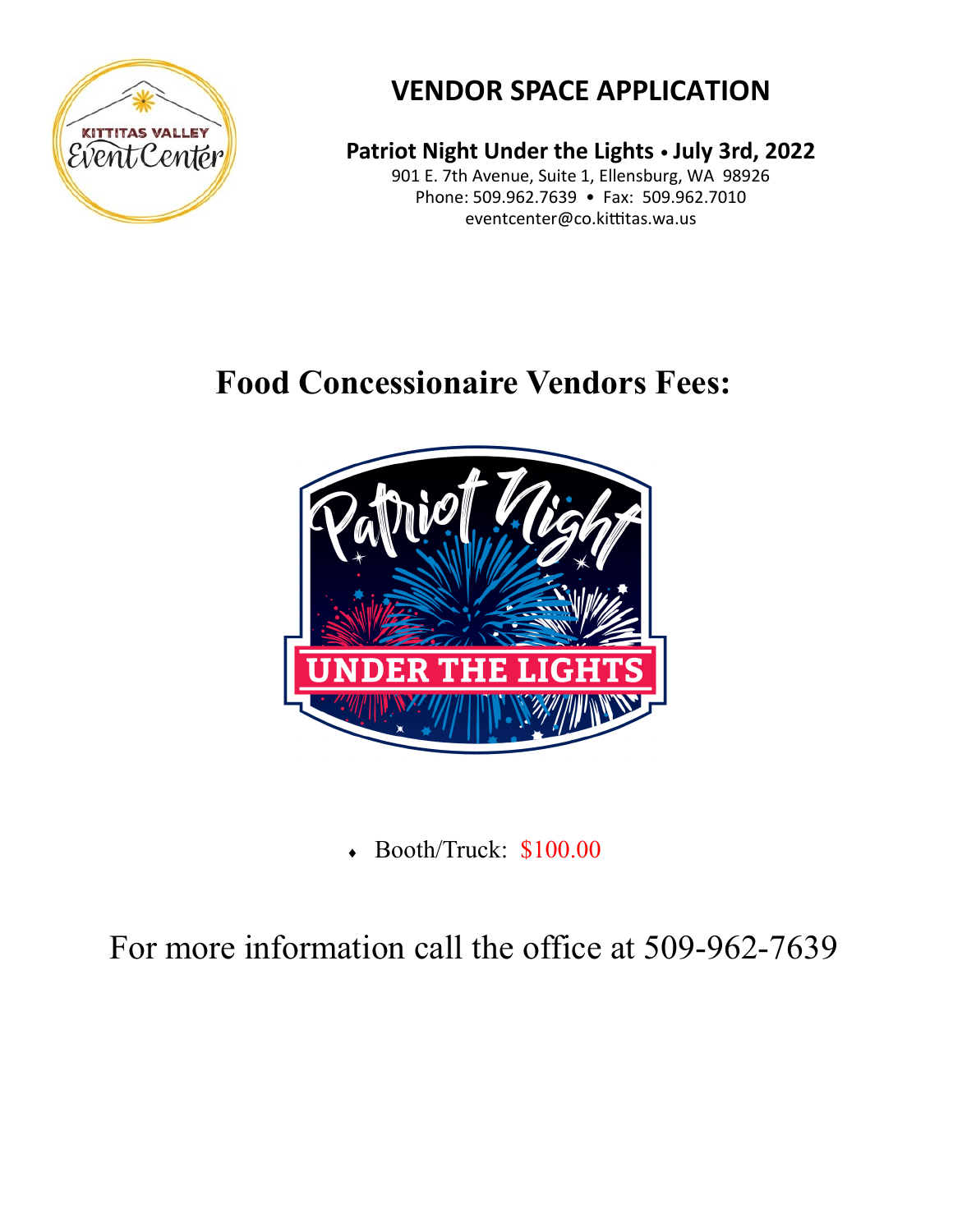## **VENDOR FIRE REGULATIONS**

**Kittitas Valley Event Center**

901 E. 7th Avenue, Suite 1, Ellensburg, WA 98926 Phone: 509.962.7639 • Fax: 509.962.7010 [eventcenter@co.kittitas.wa.us](mailto:fairvendors@co.kittitas.wa.us?subject=2016%20Vendor%20Space%20Applicaiton)

### **International Fire Codes®**

## **Chapter 24**

The following fire regulations are mandatory and shall be carried out by all persons utilizing a designated space or booth at the Kittitas County Fairgrounds:

FIRE ACCESS: Section 2403.8.5

1. No display or exhibit shall be installed or operated that will interfere in any way with access to any fire lane, fire break, exits, or with the visibility of any exit, or of any exit sign.

2. No display shall block access to fire-fighting equipment such as fire extinguisher stations, fire hose cabinets, and fire hydrants.

TEMPORARY TENTS, CANOPIES AND MEMBRANE STRUCTURES: Section 2404

3. Flame-resistant treatment: (Section 2404.2) The owner or agent shall file with the fire code official a certificate executed by an approved testing laboratory, certifying that the tents, canopies and membrane structures and their appurtenances, sidewalls, drops and tarpaulins, floor coverings, bunting, combustible decorative materials and effect shall be composed of flame-resistant material or shall be treated with a flame retardant in an approved manner, (see NFPA 701).

4. Label: (Section 2404.3) Tents, canopies, or membrane structures shall have a permanently affixed label bearing the identification of size and fabric or material type.

5. Certification: (Section 2404.4) An affidavit or affirmation shall be submitted to the fire code official and a copy retained on the premises on which the tent is located. The affidavit shall attest to the names and address of the owners of the tent, canopy, or membrane structures.

6. Any display, exhibit, booth or temporary construction in connection therewith shall not be built of highly combustible material. Any combustible construction material must be approved by the Ellensburg Fire Marshal prior to use.

7. Any paper or fabrics used in construction of displays or vendors shall be fire resistive or treated with an approved fire retardant solution prior to use in displays.

#### ELECTRICAL:

9. All electrical extension cords must be of the three-wire, grounded, hard usage type #14 minimum. The capacity of the extension cord must be greater than the total capacity of the equipment supplied. No two-wired extension wiring will be allowed. All extension wiring shall be protected from physical damage and must be maintained in good condition, free from damage.

10. Electrical equipment and installation shall be inspected and approved by the State Electrical Divi-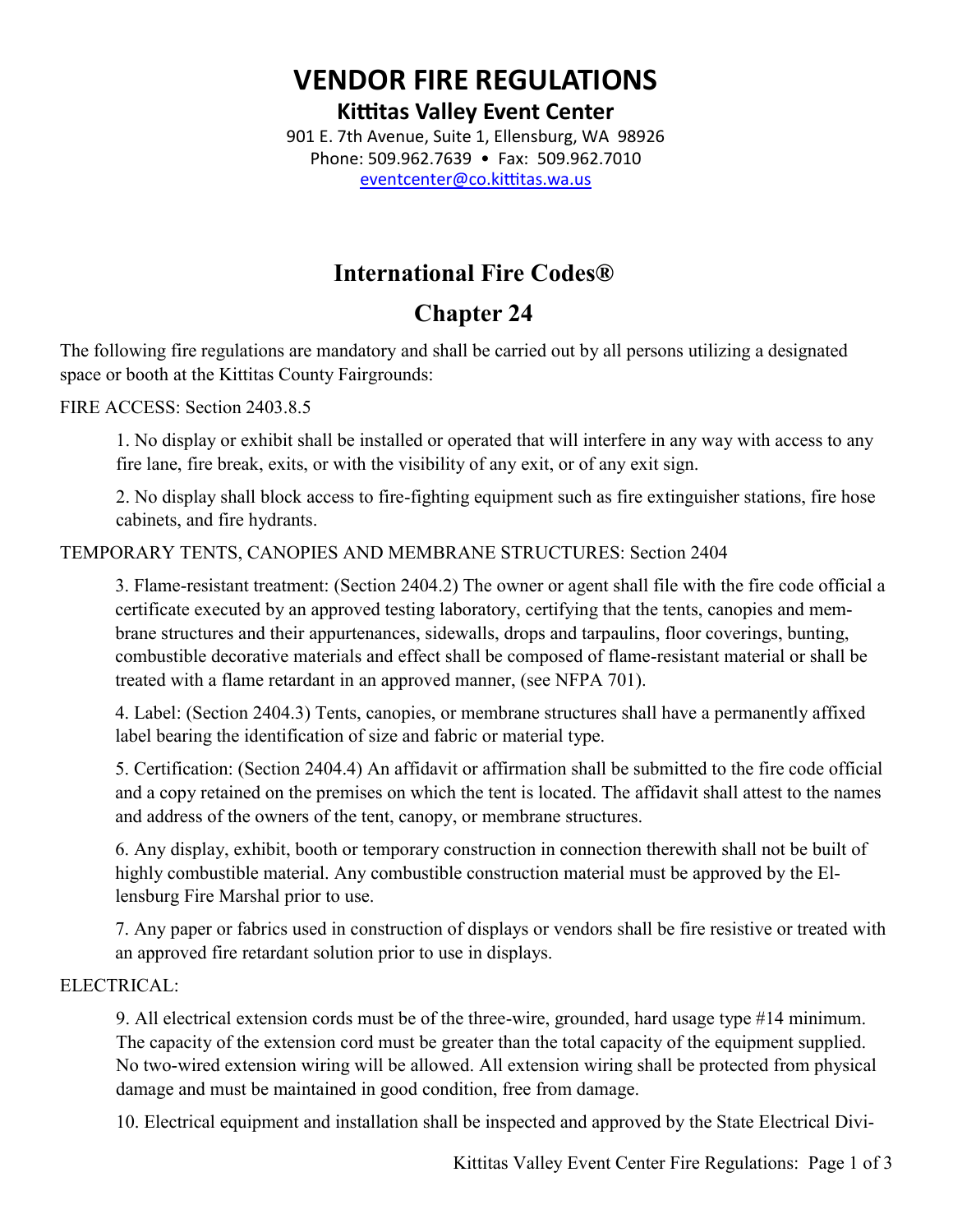sion or licensed electrician.

#### COMMERCIAL COOKING: Section 2404.

11. Commercial cooking will only be allowed in approved locations and with approved equipment. Prior approval by the Ellensburg Fire Marshal is required.

12. Open or exposed flame: (Section 2404.7) Open flame or other devices emitting flame, fire or heat or any flammable or combustible liquids, gas, charcoal or other cooking device or any other unapproved devices shall not be permitted inside or located within 20 feet of the tent, canopy or Vendor Fire Regulations updated 2012 membrane structures while open to the public unless approved by the fire code official. All units are required to be inspected prior to use. Any other open-flame equipment must be used in an approved outside location. All such locations shall be provided with a minimum of 2A, 10BC rated fire extinguisher, mounted in a location accessible to occupants.

13. Portable LP-gas containers, (section 2404.16.2.1) with a capacity of 500 gallons (1893L) or less shall have a minimum separation between the container and structure not less than 10 feet.

14. The use and storage of portable Liquefied Petroleum (LP) Gas containers inside buildings or tents is prohibited.

15. Protection and security: (Section 2404.16.3) All Liquefied Petroleum (LP) Gas tanks located on the exterior of buildings or tents shall be adequately protected to prevent tampering, damage by vehicles or other hazards and shall be located in an approved location. Portable LP- gas containers shall be securely fastened in place to prevent unauthorized movement..

16. The use, storage, and handling of all flammable and combustible liquids shall be subject to written approval from the Ellensburg Fire Marshal.

#### SMOKING: Section 2404.6

17. By order of the State Fire Marshal, NO SMOKING will be allowed in the tents, canopies, membrane structures, inside all buildings, and barns.

#### COMBUSTIBLE MATERIALS: Section 2404.5

18. Hay, straw, shavings or similar combustible materials shall not be located within any tent, canopy or membrane structure containing an assembly occupancy, except the materials necessary for the daily feeding and care of animals. The quantity and location of the above materials is subject to review by the Fire Marshall.

19. Shavings, sawdust, bark dust or like material utilized for a public performance or exhibit shall be prohibited unless treated with an approved fire retardant solution prior to use.

20. The areas within and adjacent to the tent shall be maintained clear of all combustible materials, waste, or vegetation that could create a fire hazard.

21. Trash receptacles used in displays and exhibits shall be constructed of a non-combustible material.

22. Combustible trash shall be removed at least once a day from the structure during the period the structure is occupied by the public.

#### VEHICLES ON DISPLAY INDOORS: Section 314.4

23. The use or exhibiting of gas or liquid fueled vehicles, boats or other motorcraft shall not be located indoors except as follows: a) The battery or batteries must be disconnected. b) The battery terminals